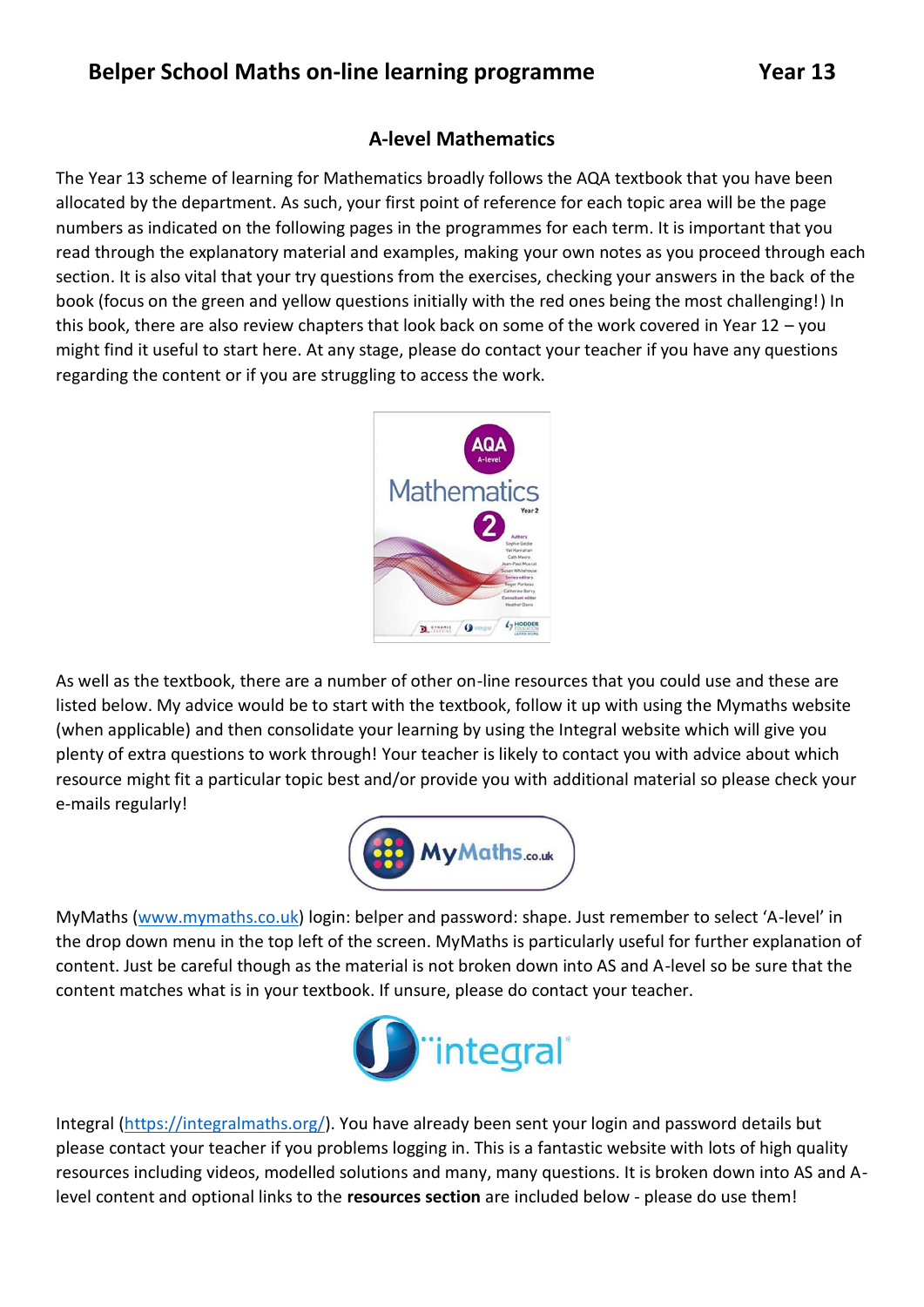| <b>Week</b><br><b>Number</b>   | <b>Year 13 Autumn Term MATHS Page References</b>                    |
|--------------------------------|---------------------------------------------------------------------|
| $\mathbf{1}$<br>$\overline{2}$ | <b>Binomial expansion: p151-p158</b>                                |
|                                | https://2017.integralmaths.org/course/view.php?id=36&sectionid=1152 |
|                                | Simplifying algebraic expressions: p158-p163                        |
|                                | https://2017.integralmaths.org/course/view.php?id=36&sectionid=1153 |
|                                | Partial Fractions: p163-168                                         |
|                                | https://2017.integralmaths.org/course/view.php?id=36&sectionid=1154 |
| 3<br>4                         | Trigonometric identities: p169-p183                                 |
|                                | https://2017.integralmaths.org/course/view.php?id=36&sectionid=1157 |
|                                | https://2017.integralmaths.org/course/view.php?id=36&sectionid=1158 |
|                                | Differentiation: p97-p125                                           |
|                                | https://2017.integralmaths.org/course/view.php?id=36&sectionid=1144 |
|                                | https://2017.integralmaths.org/course/view.php?id=36&sectionid=1145 |
|                                | https://2017.integralmaths.org/course/view.php?id=36&sectionid=1146 |
|                                | Further differentiation: p184-p193                                  |
| 5<br>6<br>$\overline{7}$       | https://2017.integralmaths.org/course/view.php?id=36&sectionid=1161 |
|                                | https://2017.integralmaths.org/course/view.php?id=36&sectionid=1162 |
|                                | Graph transformations and functions: p64-p90                        |
|                                | https://2017.integralmaths.org/course/view.php?id=36&sectionid=1139 |
|                                | https://2017.integralmaths.org/course/view.php?id=36&sectionid=1140 |
|                                | https://2017.integralmaths.org/course/view.php?id=36&sectionid=1141 |
|                                | Implicit differentiation: p193-p197                                 |
| 8<br>9                         | https://2017.integralmaths.org/course/view.php?id=36&sectionid=1163 |
|                                | Parametric equations and differentiation: p251-p265                 |
|                                | https://2017.integralmaths.org/course/view.php?id=36&sectionid=1172 |
|                                | https://2017.integralmaths.org/course/view.php?id=36&sectionid=1173 |
|                                | Integration: p198-p229                                              |
| 10                             | https://2017.integralmaths.org/course/view.php?id=36&sectionid=1166 |
| 11                             | https://2017.integralmaths.org/course/view.php?id=36&sectionid=1167 |
| 12                             | https://2017.integralmaths.org/course/view.php?id=36&sectionid=1168 |
|                                | Numerical methods: p292-p307                                        |
|                                | https://2017.integralmaths.org/course/view.php?id=36&sectionid=1182 |
| 13<br>14                       | Integration by parts: p229-p235                                     |
|                                | https://2017.integralmaths.org/course/view.php?id=36&sectionid=1169 |
|                                | Numerical integration: p308-p315                                    |
|                                | https://2017.integralmaths.org/course/view.php?id=36&sectionid=1183 |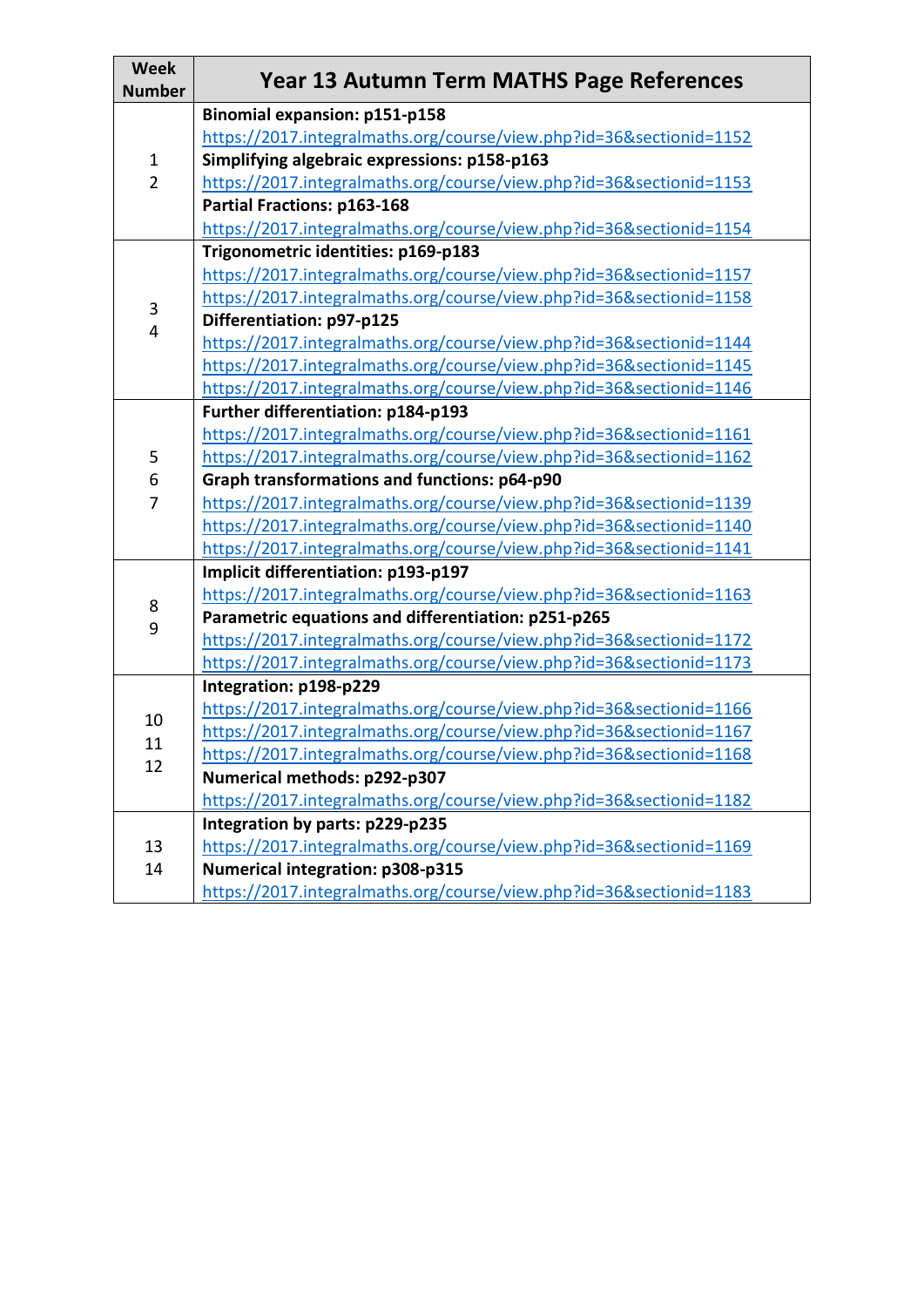| <b>Week</b><br><b>Number</b> | <b>Year 13 Spring Term MATHS Page References</b>                    |
|------------------------------|---------------------------------------------------------------------|
|                              | Proof: p2-p11                                                       |
| 15                           | https://2017.integralmaths.org/course/view.php?id=36&sectionid=112  |
| 16                           | Differential equations: p278-p289                                   |
|                              | https://2017.integralmaths.org/course/view.php?id=36&sectionid=1179 |
|                              | <b>Vectors: p266-p277</b>                                           |
| 17                           | https://2017.integralmaths.org/course/view.php?id=36&sectionid=1176 |
| 18                           | Kinematics: p415-p423                                               |
| 19                           | Probability: p339-p352                                              |
|                              | https://2017.integralmaths.org/course/view.php?id=38&sectionid=2083 |
|                              | Kinematics in vectors: p423-p436                                    |
|                              | https://2017.integralmaths.org/course/view.php?id=37&sectionid=1400 |
| 20                           | Projectiles: p483-p502                                              |
| 21                           | https://2017.integralmaths.org/course/view.php?id=37&sectionid=1410 |
| 22                           | https://2017.integralmaths.org/course/view.php?id=37&sectionid=1411 |
|                              | Normal distribution: p362-p377                                      |
|                              | https://2017.integralmaths.org/course/view.php?id=38&sectionid=2086 |
|                              | Forces and Newton's laws: p446-p469                                 |
|                              | https://2017.integralmaths.org/course/view.php?id=37&sectionid=1403 |
|                              | https://2017.integralmaths.org/course/view.php?id=37&sectionid=1404 |
| 23                           | https://2017.integralmaths.org/course/view.php?id=37&sectionid=1414 |
| 24                           | Hypothesis testing: p384-p406                                       |
| 25                           | https://2017.integralmaths.org/course/view.php?id=38&sectionid=2089 |
|                              | https://2017.integralmaths.org/course/view.php?id=38&sectionid=2090 |
|                              | Statics and moments: p470-p481                                      |
|                              | https://2017.integralmaths.org/course/view.php?id=37&sectionid=1407 |